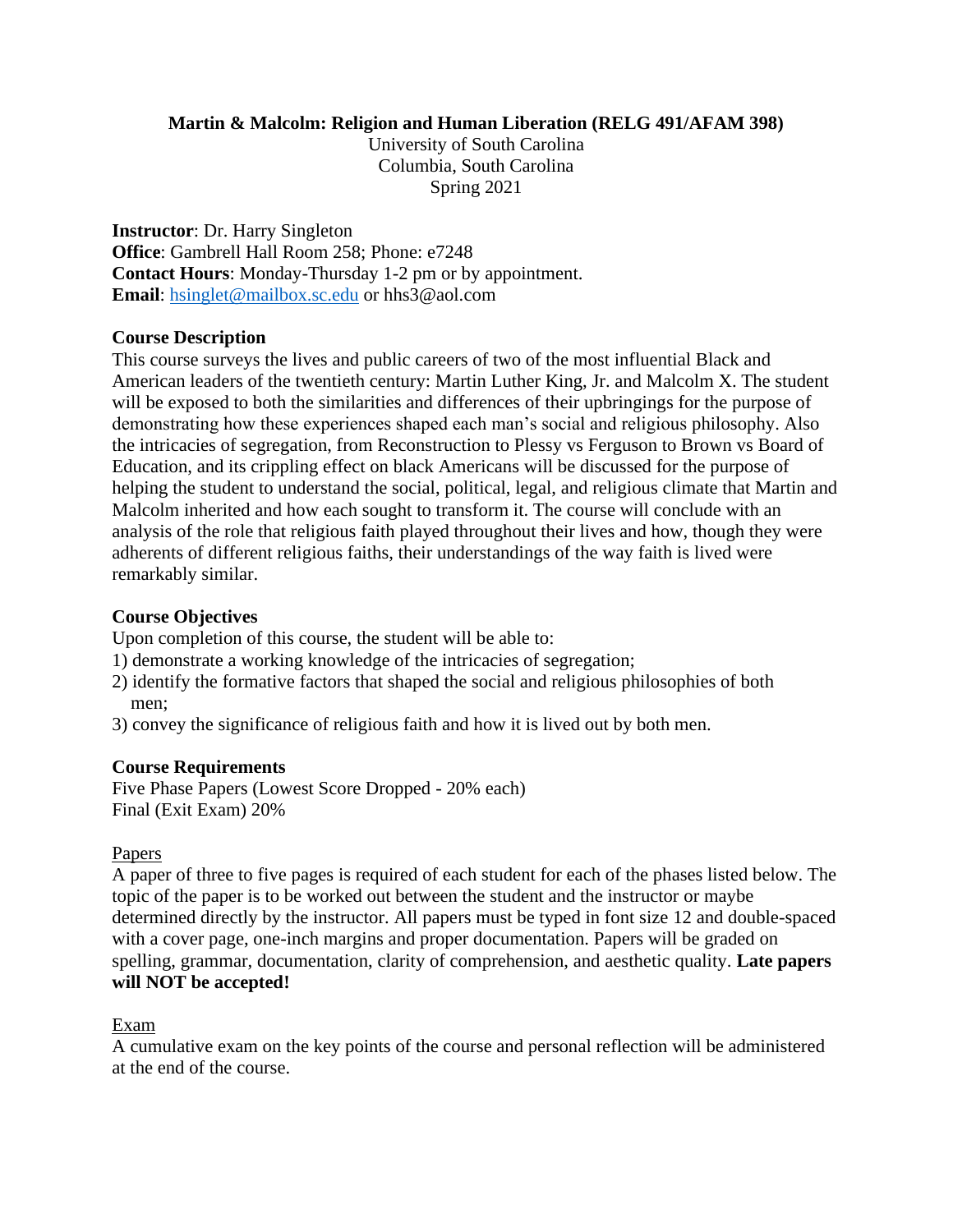Grade Scale A 100-90 B+ 89-86 B 85-80 C+ 79-76 C 75-70  $D+ 69-66$  D 65-60 F 59-below

#### Attendance

Given that regular attendance is imperative for student success, **students will be allowed two unexcused absences. After the second unexcused absence, a point will be deducted from the student's final average for each subsequent absence or the student may be dropped from the class!** When in class, students are expected to take lecture notes, listen attentively and participate in class discussions. Students doing neither of these and constantly disrupting the general decorum of the classroom may be dismissed from the classroom by the instructor.

#### Electronic Devices

Other than a laptop or recording device for lectures and class discussions, electronic devices are strictly prohibited in the classroom. **In particular, cell phones and listening devices are prohibited from use during class!** They are to be turned off or placed on silent mode when entering the classroom and not used for the duration of the class. Students in violation will be disciplined or dismissed from the class.

# **Course Policies**

**Academic Integrity**: According to the Carolina Creed, plagiarism is the most serious academic offense a student can commit in this or any other university and has serious repercussions. See [http://www.sa.sc.edu/creed/THETENETS.HTM.](http://www.sa.sc.edu/creed/THETENETS.HTM) Plagiarism is when you take credit for the work or wording of another person although you are not the original author – that can mean the work or wording of a scholar or author or the work or wording of a fellow classmate. So, when in doubt always paraphrase (put in your own words) and cite (give written credit).

**Accommodations**: Accommodations are available for students with a documented different ableness. If you need accommodations to fully participate in this class, contact the Office of Student Disability Services: 777-6142, TDD 777-6744, email sasds@mailbox.sc.edu, or stop by LeConte College Room 112A. All accommodations must be approved through the Office of Student Disability Services.

**Discussion Ground Rules**: We will confront controversial questions head on in this class. But, here are at *least* two basic ground rules to ensure our discussions are civil: (1) if you cannot deal with "the heat" of an opinion (it contradicts your beliefs), try to at least deal with "the light" (understand why others hold that view); and (2) feel free to challenge ideas, but do not attack other people (especially fellow classmates). Use language in our discussions that conveys your viewpoint but does not make others feel personally belittled or berated.

**Diversity & Inclusivity:** In this class the aim is to create a sense of community where each student is valued and respected no matter what she or he believes and/or self-identifies. We want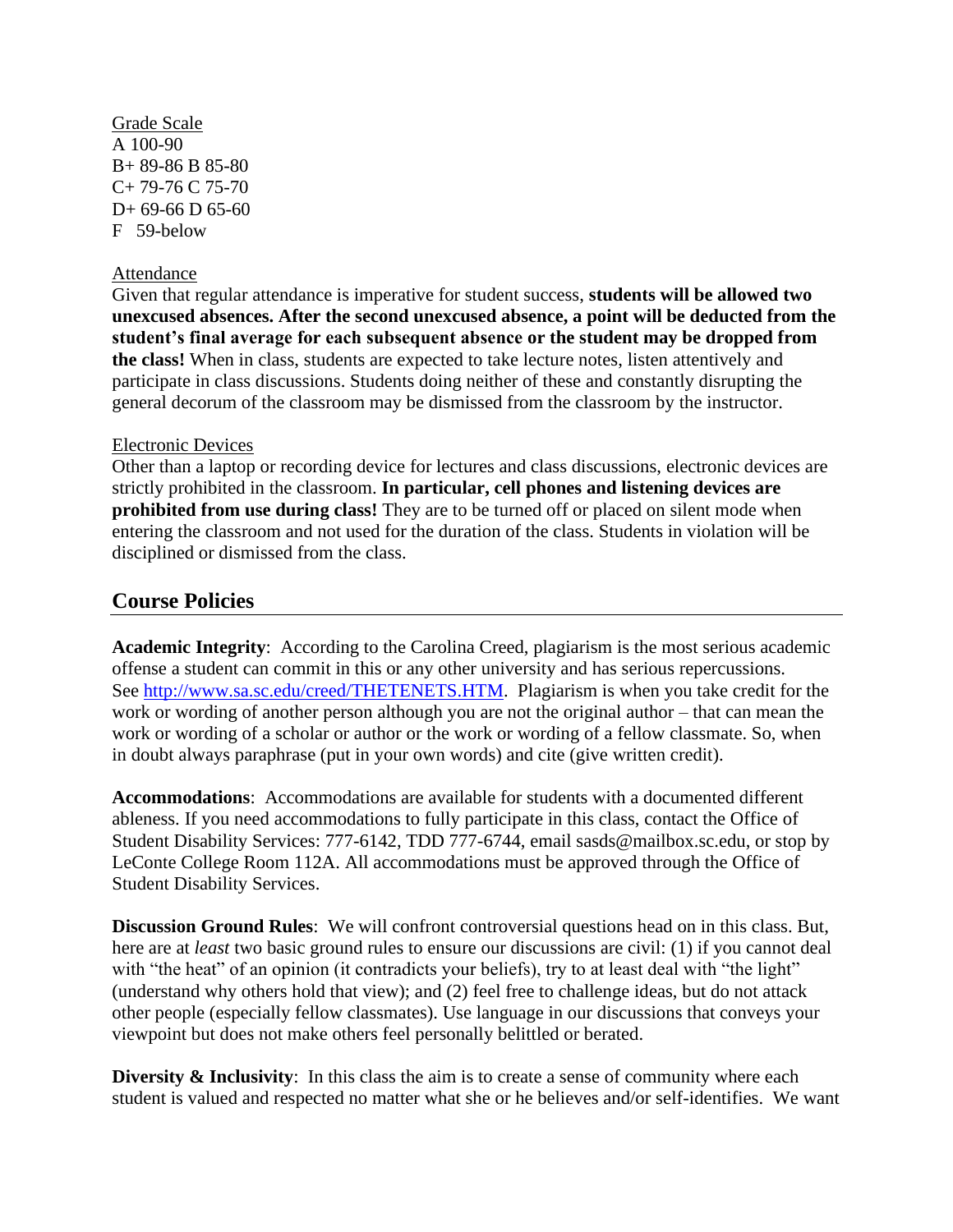a civil atmosphere where persons are free to share thoughts and opinions without offending others or being offended by others. Our objective is not to agree at all times – not at all. But rather to not be disagreeable in our discussions and debates. Since the objective for all of us is to be clearly understood, use language that respects the diversity of each of your classmate's backgrounds including (but not limited to) differences of: race/ethnicity, sexual orientation, nationality, class/socioeconomic background, gender and gender identity, religious background, and age to name some. If you are not certain of the preferred term to use in referring to others, politely ask them. They will respond in a way they feel is appropriate.

# **Academic Resources**

# **Student Success Center**

In partnership with U of SC faculty, the Student Success Center (SSC) offers a number of programs to assist you in better understanding your course material and to aid you on your path to success. SSC programs are facilitated by professional staff, graduate students, and trained undergraduate peer leaders who have previously excelled in their courses.

# **Writing Center**

[Writing Center \(http://artsandsciences.sc.edu/write/university-writing-center\)](about:blank)

This course has many of writing assignments. The University Writing Center is an important resource you should use! It's open to help any U of SC student needing assistance with a writing project at any stage of development. The main Writing Center is in Byrnes 703.

### **Counseling Services**

The University offers counseling and crisis services as well as outreach services, self-help, and frequently asked questions. [Counseling Services](https://sc.edu/about/offices_and_divisions/student_health_services/medical-services/counseling-and-psychiatry/index.php)  [\(https://sc.edu/about/offices\\_and\\_divisions/student\\_health\\_services/medical-services/counseling-](https://sc.edu/about/offices_and_divisions/student_health_services/medical-services/counseling-and-psychiatry/index.php)

[and-psychiatry/index.php\):](https://sc.edu/about/offices_and_divisions/student_health_services/medical-services/counseling-and-psychiatry/index.php)

### **Required Course Text**

James H. Cone, *Martin & Malcolm & America: A Dream or a Nightmare*. New York: Orbis Books, 1991.

### **Course Outline**

# **Phase I - King and Malcolm - The Context They Inherited**  $\text{Weak}(s)$  Reading(s)  $\text{Topic}(s)$  1 Lecture: From Segregation Course Introduction and to Desegregation Syllabus Handouts: Brown vs Board Milam, Bryant 2 Video: Eyes on the Prize Brown vs Board Part I Emmett Till, Rosa Parks **PAPER ONE DUE Tuesday, January 26**

\*\*\*Monday, January 18, King Day Holiday (NO CLASSES)\*\*\*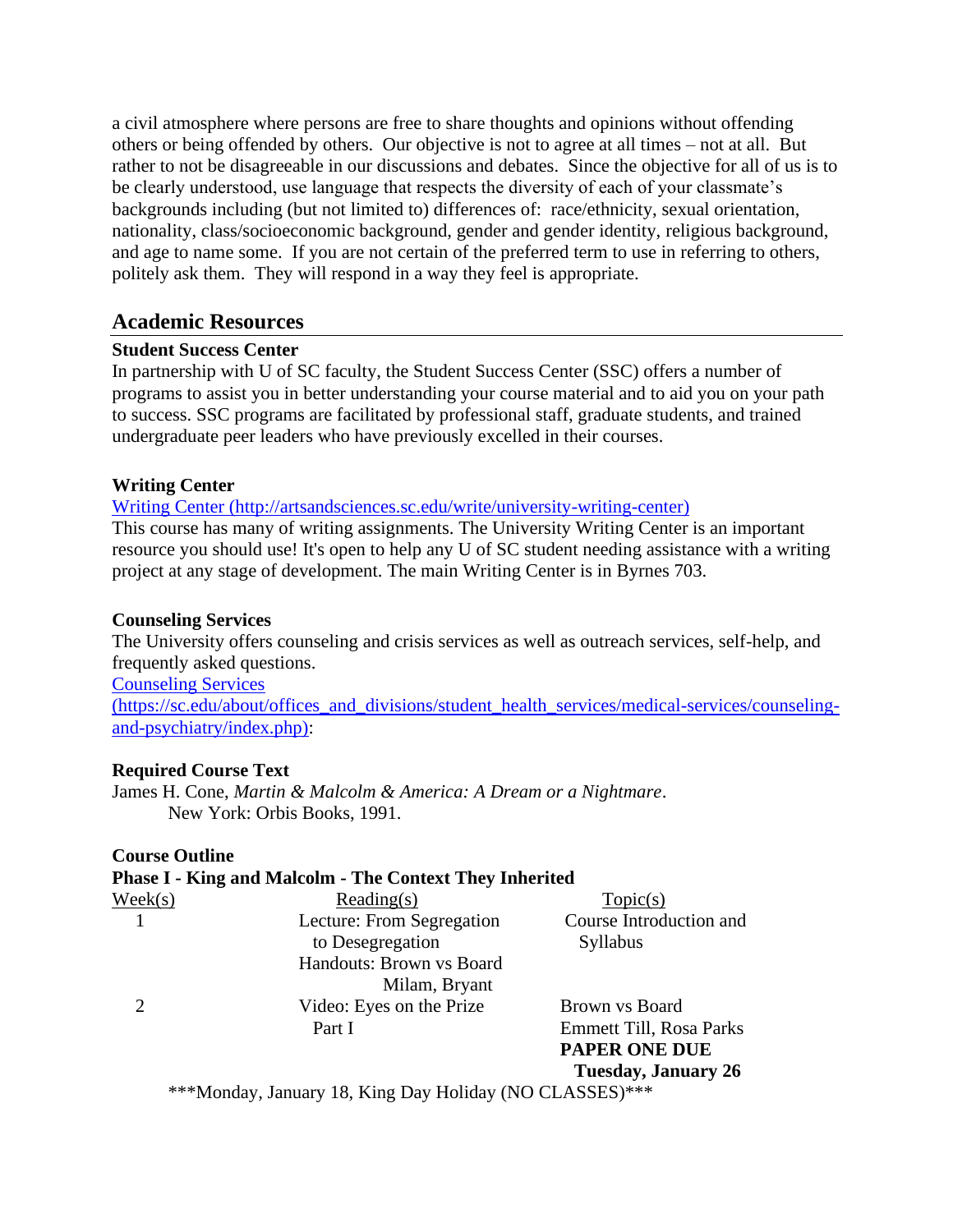|                  | <b>Phase II - Martin Luther King, Jr.: Life and Career</b>                 |                             |
|------------------|----------------------------------------------------------------------------|-----------------------------|
| $\text{Week}(s)$ | Reading(s)                                                                 | Topic(s)                    |
| 3, 4             | Cone, Chapter One                                                          | Birth and Upbringing        |
| 5                | Cone, Chapter Three                                                        | The Career of               |
|                  |                                                                            | A Dreamer                   |
|                  |                                                                            | <b>PAPER TWO DUE</b>        |
|                  |                                                                            | <b>Tuesday, February 16</b> |
|                  | <b>Phase III - Malcolm X (Little): Life and Career</b>                     |                             |
| $\text{Week}(s)$ | Reading(s)                                                                 | Topic(s)                    |
| 6                | Cone, Chapter Two                                                          | Birth and Upbringing        |
|                  | ***Monday, February 15, President's Day (NO CLASSES)***                    |                             |
| 7                | Cone, Chapter Four                                                         | The Life of A               |
|                  |                                                                            | <b>Bad Nigger</b>           |
|                  | ***Thursday, February 25, Wellness Day (NO CLASSES)***                     |                             |
| 8                | Lecture: Trouble in "Paradise"                                             | <b>PAPER THREE DUE</b>      |
|                  |                                                                            | <b>Tuesday, March 9</b>     |
|                  | Phase IV - Martin Luther King, Jr.: Faith and the Authentic Religious Life |                             |
| $\text{Week}(s)$ | Reading(s)                                                                 | Topic(s)                    |
| 9                | Cone, Chapter Five                                                         | <b>Formative Factors</b>    |
|                  | Video: I Have a Dream Love for Our Enemies                                 |                             |
|                  | *** Friday, March 12, Wellness Day (NO CLASSES)***                         |                             |
| 10               | Cone, Chapter Eight                                                        | Life After the Dream        |
|                  | Handout: Speaking the Truth                                                |                             |
| 11               | Cone, Chapter Nine                                                         | The Move Toward Malcolm     |
|                  | Phase V - Malcolm X: Faith and the Authentic Religious Life                |                             |
| $\text{Week}(s)$ | Reading(s)                                                                 | Topic(s)                    |
| 12               | Cone, Chapter Six                                                          | <b>Formative Factors</b>    |
|                  |                                                                            | Why A Nightmare?            |
|                  |                                                                            | It's Nation Time!           |
|                  | ***Tuesday, March 30, Wellness Day (NO CLASSES)***                         |                             |
|                  |                                                                            | <b>PAPER FOUR DUE</b>       |
|                  |                                                                            | Thursday, April 1           |
| 13               | Cone, Chapter Seven                                                        | Nation Time No More!        |
|                  | Video: Malcolm X - Make It Plain                                           | El-Hajj Malik El-Shabazz    |
| 14               | Cone, Chapters Ten, Eleven                                                 | The Move Toward Martin      |